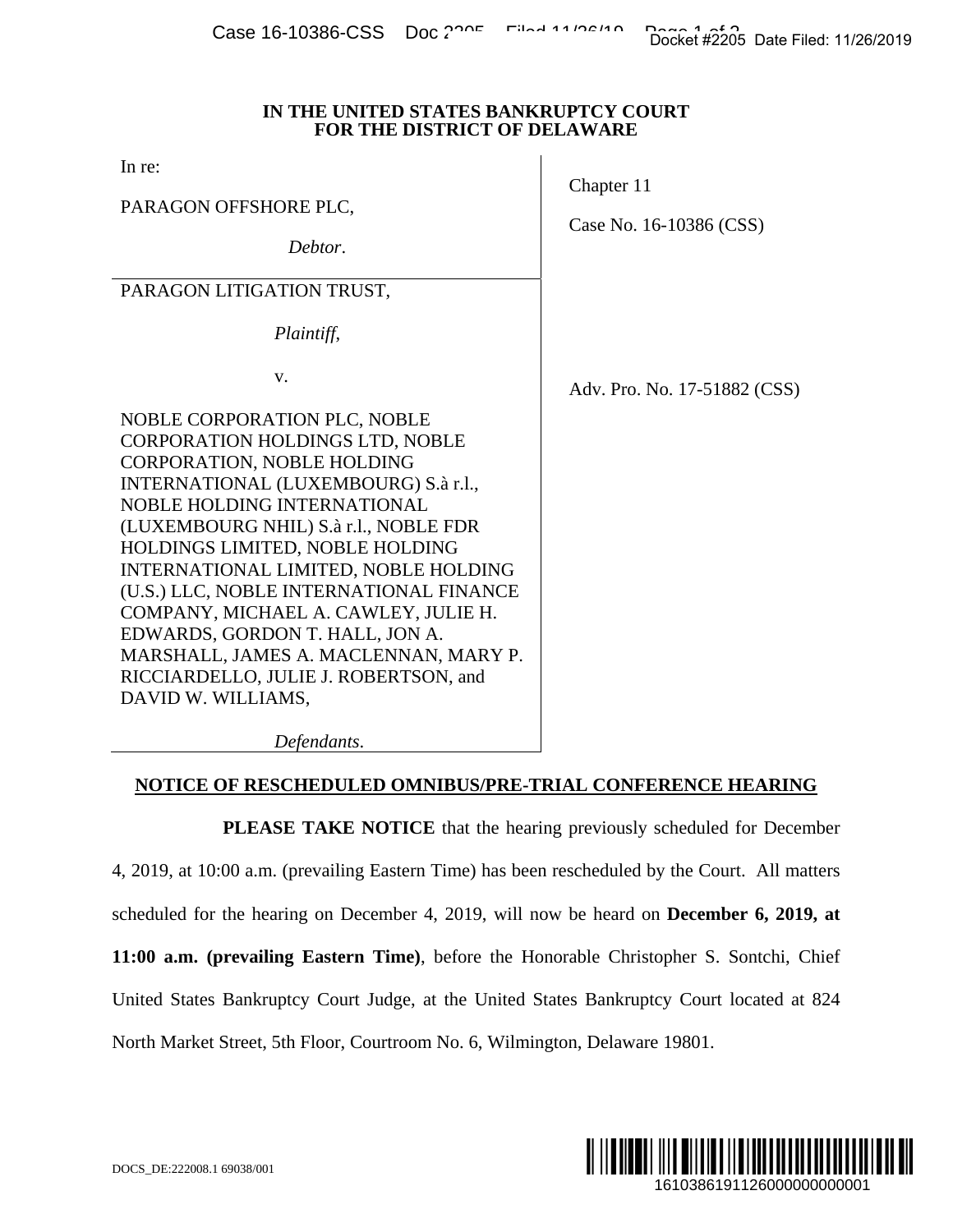### Dated: November 26, 2019 PACHULSKI STANG ZIEHL & JONES LLP

*/s/ Timothy P. Cairns* 

 Laura Davis Jones (DE Bar No. 2436) Timothy P. Cairns (DE Bar No. 4228) 919 N. Market Street, 17<sup>th</sup> Floor P.O. Box 8705 Wilmington, DE 19899-8705 (Courier 19801) Telephone: (302) 652-4100 Facsimile: (302) 652-4400 Email: ljones@pszjlaw.com tcairns@pszjlaw.com

and

 KIRKLAND & ELLIS LLP David J. Zott, P.C. (admitted *pro hac vice*) Jeffrey J. Zeiger, P.C. (admitted *pro hac vice*) William E. Arnault (admitted *pro hac vice*) Anne I. Salomon (admitted *pro hac vice*) 300 N. LaSalle Street Chicago, IL 60654 Telephone: (312) 862-2000 Facsimile: (312) 862-2200 Email: dzott@kirkland.com jzeiger@kirkland.com warnault@kirkland.com anne.salomon@kirkland.com

*Co-Counsel for Paragon Litigation Trust*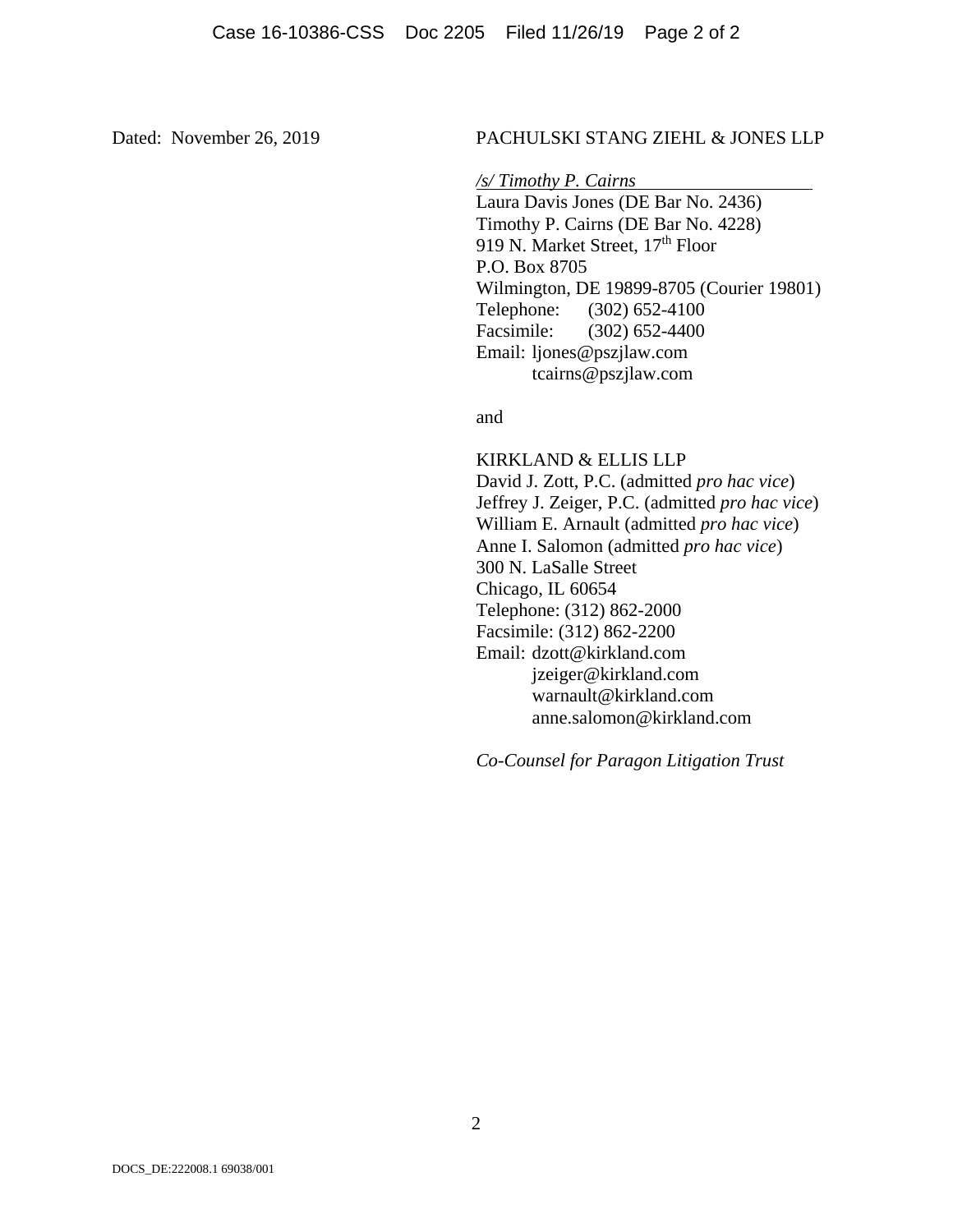## **CERTIFICATE OF SERVICE**

I, Timothy P. Cairns, hereby certify that on the 26th day of November, 2019, I

caused a copy of the following document to be served on the individuals on the attached service list in the manner indicated.

# **NOTICE OF RESCHEDULED OMNIBUS/PRE-TRIAL CONFERENCE HEARING**

*/s/ Timothy P. Cairns*  Timothy P. Cairns (DE Bar No. 4228)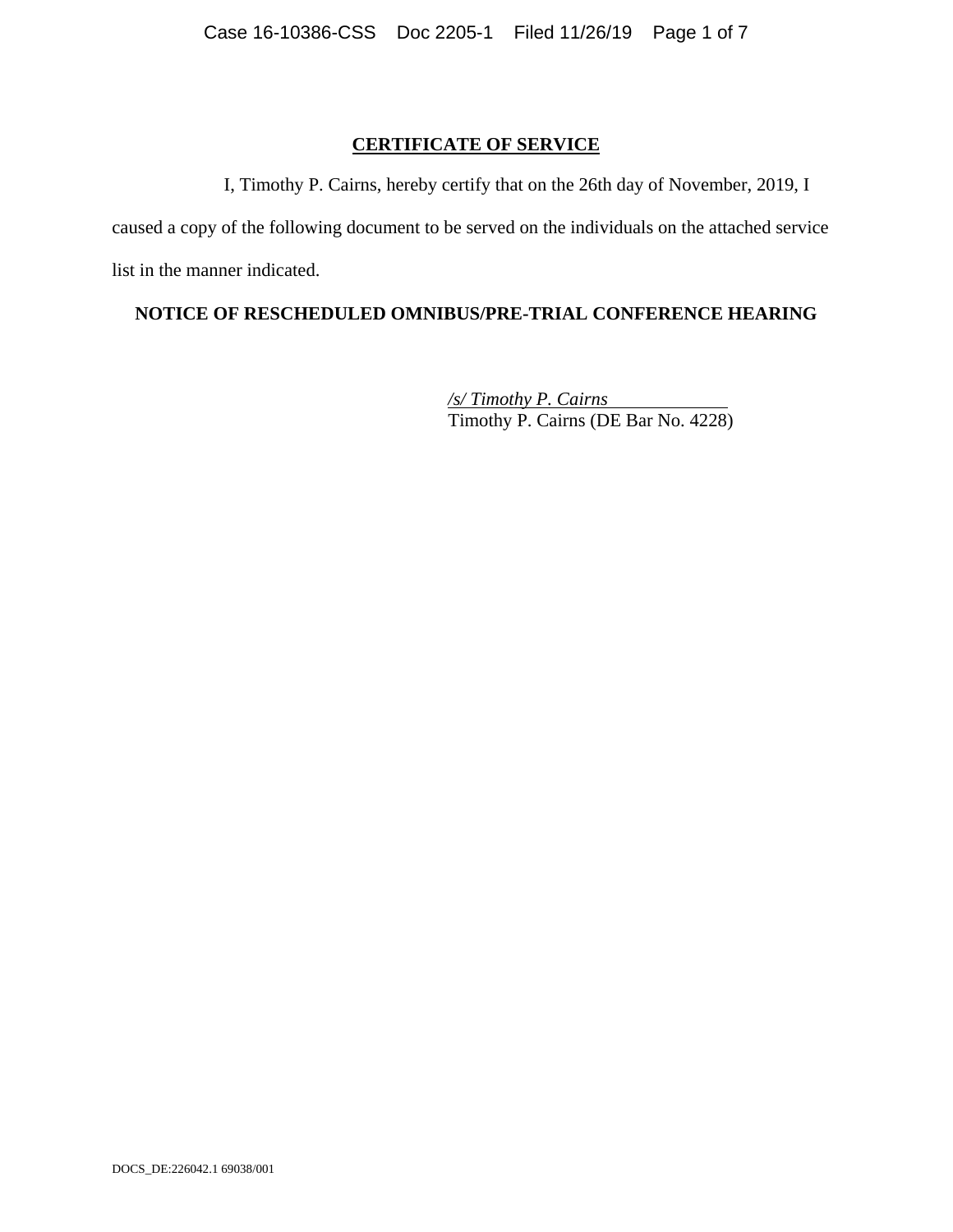Paragon Offshore PLC – Adversary Service List Adv. Proc. No. 17-51882 (CSS) Doc #221939 06-First Class Mail

#### *VIA FIRST CLASS MAIL*

Counsel to Defendants Skadden, Arps, Slate, Meagher & Flom LLP Anthony W. Clark Stephen J. Della Penna One Rodney Square

#### *VIA FIRST CLASS MAIL*

Counsel to Defendants Skadden, Arps, Slate, Meagher & Flom LLP George A. Zimmerman Mark A. McDermott Lauren E. Aguiar Abigail Sheehan Davis Four Times Square New York, New York 10036

### *VIA FIRST CLASS MAIL*

Counsel to Defendants Skadden, Arps, Slate, Meagher & Flom LLP Wallis M. Hampton 1000 Louisiana Street, Suite 6800 Houston, Texas 77002-5026

#### *VIA FIRST CLASS MAIL*

Conflict Counsel Joseph A. Matteo, Esq. Kaplan Rice LLP 142 West 57th Street Suite 4A New York, New York 10019

#### *VIA FIRST CLASS MAIL*

(Counsel to Julie J. Robertson) Douglas D. Herrmann Marcy J. McLaughlin Smith PEPPER HAMILTON LLP Hercules Plaza, Suite 5100 1313 N. Market Street Wilmington, Delaware 19899-1709

#### *VIA FIRST CLASS MAIL*

(Counsel to Julie J. Robertson) Andrew S. Hicks SCHIFFER HICKS JOHNSON PLLC 700 Louisiana St., Suite 2650 Houston, TX 77002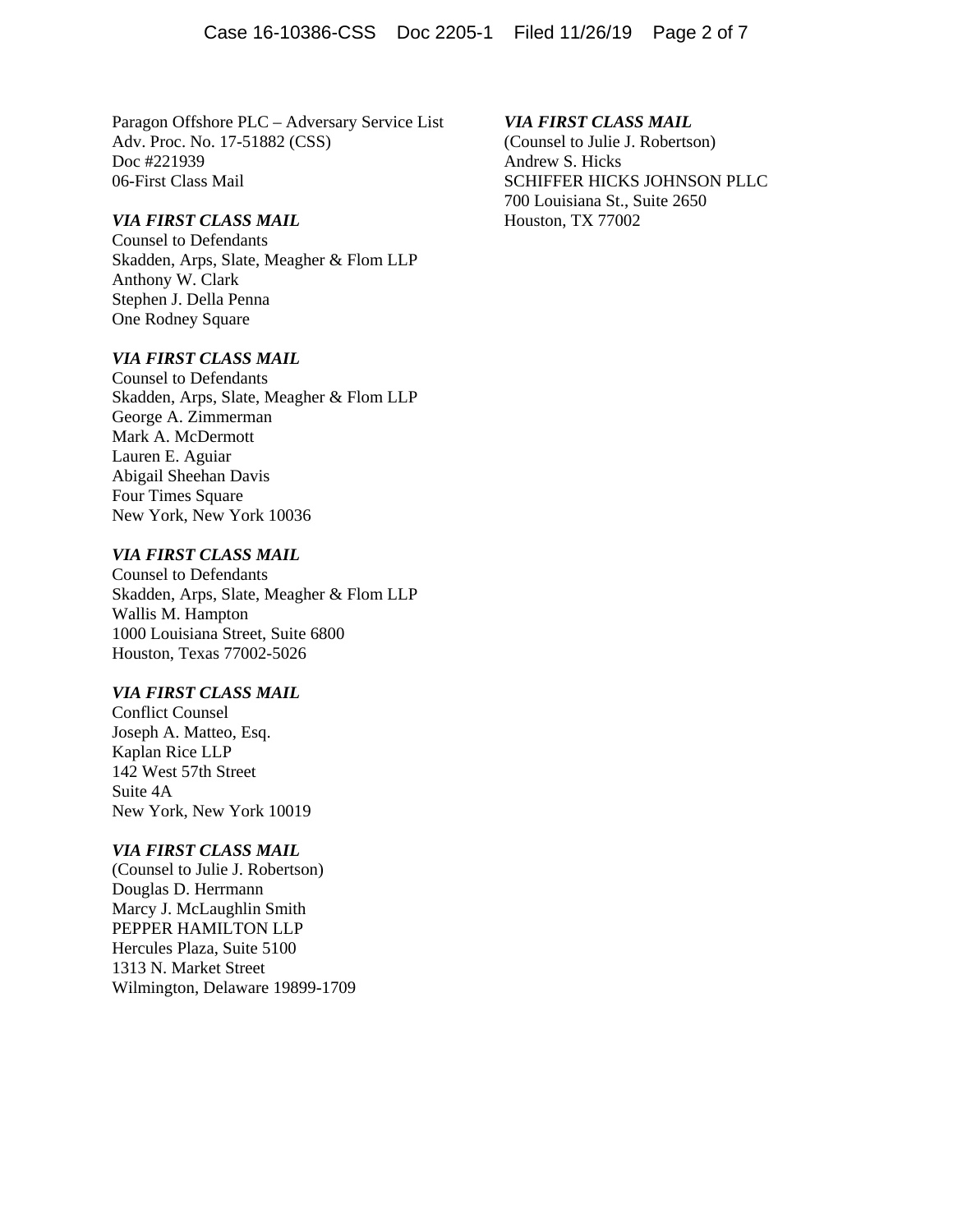Paragon Offshore 2002 Service List Case No. 16-10386 Document No. 221821 13 – HAND DELIVERY 41 – FIRST CLASS MAIL

*(Attorneys for Paragon Litigation Trust*) Laura Davis Jones, Esquire Timothy P. Cairns, Esquire Pachulski Stang Ziehl & Jones LLP 919 N. Market Street, 17<sup>th</sup> Floor P.O. Box 8705 Wilmington, DE 19899-8705 (Courier 19801)

### *HAND DELIVERY*

Richards, Layton & Finger, P.A. Mark D. Collins, Esquire Amanda R. Steele, Esquire One Rodney Square 920 North King Street Wilmington, DE 19801

#### *HAND DELIVERY*

Cozen O'Connor Mark E. Felger, Esquire 1201 N. Market St Suite 1001 Wilmington, DE 19801

#### *HAND DELIVERY*

Cozen O'Connor Simon E. Fraser, Esquire 1201 N. Market Street Suite 1001 Wilmington, DE 19801

#### *HAND DELIVERY*

Delaware Dept of Justice Attn Bankruptcy Dept 820 N. French Street, 6th Floor Wilmington, DE 19801

#### *HAND DELIVERY*

Landis Rath & Cobb LLP Adam G. Landis, Esquire Keri K. Mumford, Esquire Kimberly A. Brown, Esquire Travis J. Ferguson, Esquire 919 Market Street, Suite 1800 Wilmington, DE 19801

## *HAND DELIVERY*

Morgan, Lewis & Bockius LLP Jody C. Barillare, Esquire The Nemours Building 1007 N. Orange Street, Suite 501 Wilmington, DE 19801

### *HAND DELIVERY*

Office of the US Trustee Delaware Benjamin A. Hackman, Esquire 844 King Street, Suite 2207 Lockbox 35 Wilmington, DE 19899-0035

#### *HAND DELIVERY*

Office of the US Attorney General Kathy Jennings, Esquire Carvel State Office Building 820 N French Street Wilmington, DE 19801

#### *HAND DELIVERY*

Potter Anderson & Corroon LLP Jeremy W. Ryan, Esquire John A. Sensing, Esquire R. Stephen McNeill, Esquire D. Ryan Slaugh, Esquire 1313 N. Market Street, 6th floor PO Box 951 Wilmington, DE 19801-0951

#### *HAND DELIVERY*

Skadden, Arps, Slate, Meagher & Flom LLP Stephen J. Della Penna, Esquire One Rodney Square P.O. Box 636 Wilmington, DE 19899-0636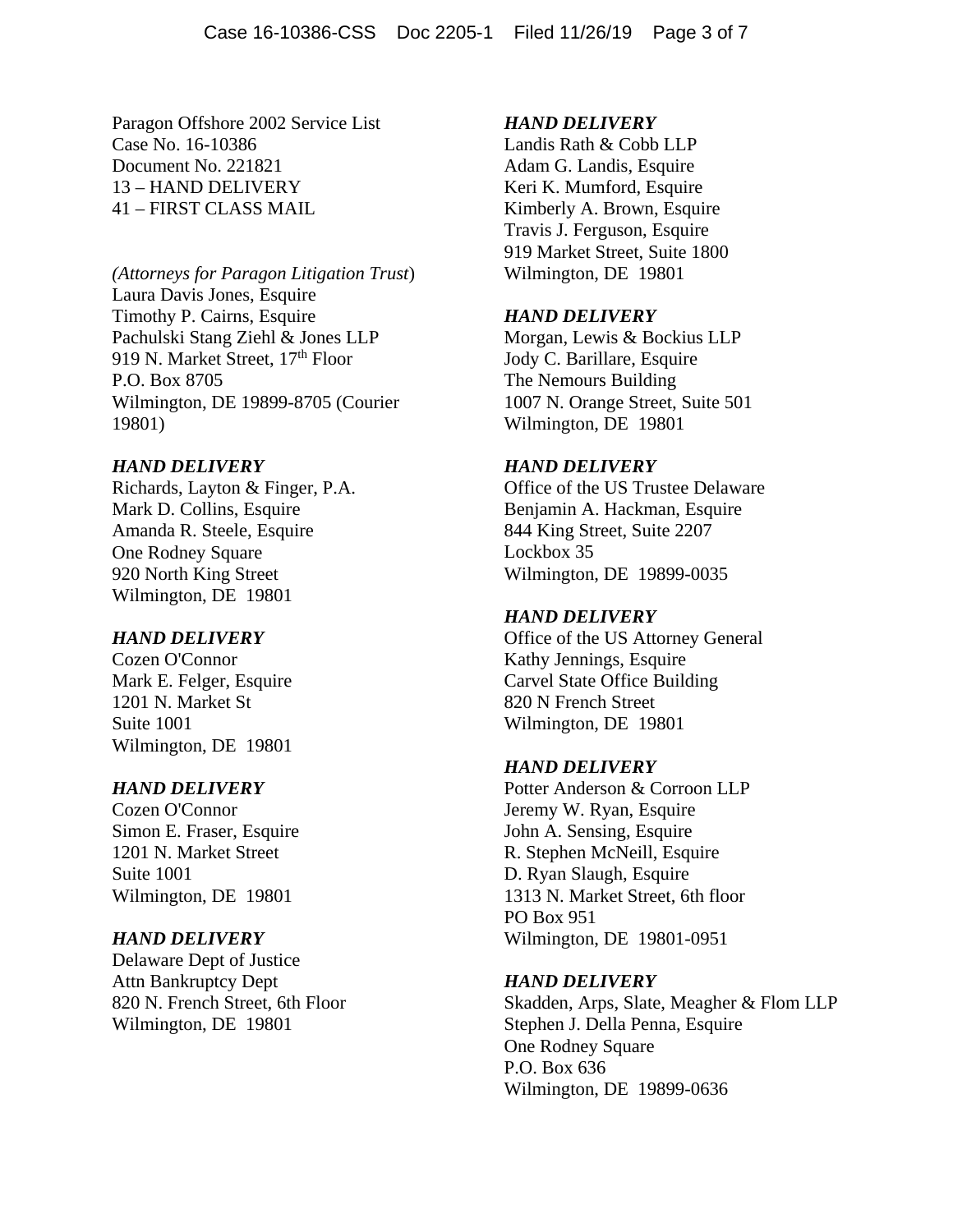## *HAND DELIVERY*

US Attorney for Delaware David C. Weiss, Esquire 1007 Orange Street, Suite 700 PO Box 2046 Wilmington, DE 19899-2046

## *HAND DELIVERY*

Whiteford Taylor & Preston LLC Thomas J. Francella, Jr., Esquire The Renaissance Centre 405 N. King Street, Suite 500 Wilmington, DE 19801

## *HAND DELIVERY*

Young Conaway Stargatt & Taylor, LLP Pauline K. Morgan, Esquire Joel A. Waite, Esquire Jaime Luton Chapman, Esquire Elizabeth S. Justison, Esquire Rodney Square 1000 N. King Street Wilmington, DE 19801

# *FIRST CLASS MAIL*

*(Attorneys for Paragon Litigation Trust)*  David J. Zott, P.C. Jeffrey J. Zeiger, P.C. William E. Arnault Anne I. Salomon Kirkland & Ellis LLP 300 N. LaSalle Street Chicago, IL 60654

# *FIRST CLASS MAIL*

Paragon Offshore PLC 3151 Briarpark Drive Suite 700 Houston, TX 77042

# *FIRST CLASS MAIL*

Weil, Gotshal & Manges LLP Gary T. Holtzer, Esquire Stephen A. Youngman, Esquire 767 Fifth Avenue New York, NY 10153

# *FIRST CLASS MAIL*

Aldridge Pite, LLP Christopher M. McDermott 4375 Jutland Drive, Suite 200 PO Box 17933 San Diego, CA 92177-0933

# *FIRST CLASS MAIL*

Angelo Gordon & Co., LP Attn Gavin Baiera 245 Park Avenue New York, NY 10167

## *FIRST CLASS MAIL*

Arnold & Porter Kaye Scholer LLP Mark F. Liscio, Esquire Scott D. Talmadge, Esquire Madlyn Gleich Primoff, Esquire Benjamin Mintz, Esquire 250 West 55th Street New York, NY 10019-9710

# *FIRST CLASS MAIL*

Arosa Capital Management, L.P. Attn Jonathan Feiler 120 West 45th Street Suite 3700 New York, NY 10036

# *FIRST CLASS MAIL*

Brown & Connery, LLP Attn Donald K. Ludman 6 N. Broad Street, Suite 100 Woodbury, NJ 08096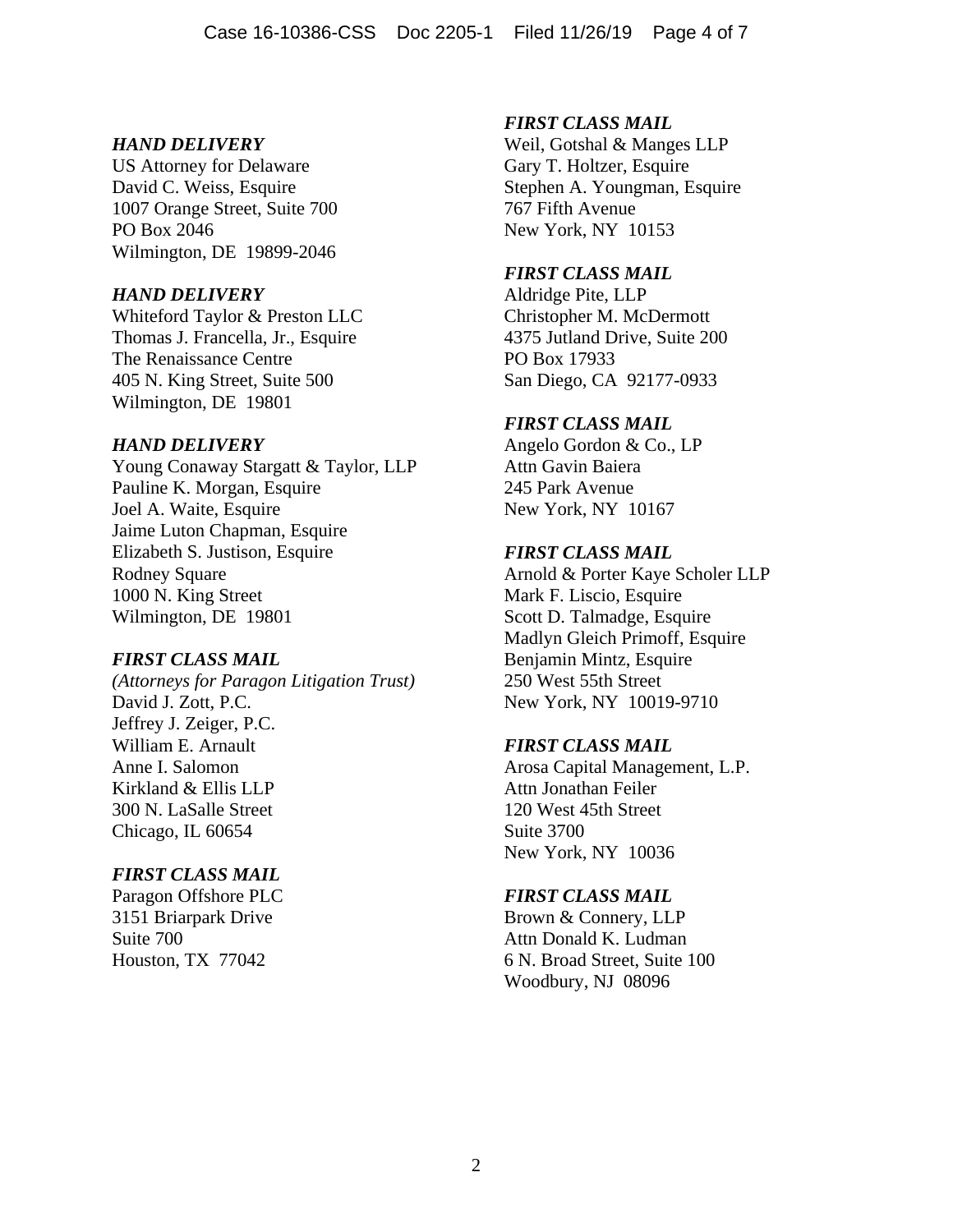# *FIRST CLASS MAIL*

Buchalter Nemer, A Professional Corporation Shawn M. Christianson, Esquire Christine McIntire, Esquire 55 Second Street, 17th Floor San Francisco, CA 94105-3493

# *FIRST CLASS MAIL*

Chiesa Shahinian & Giantomasi PC Scott A. Zuber, Esquire One Boland Drive West Orange, NJ 07052

# *FIRST CLASS MAIL*

Chiesa Shahinian & Giantomasi PC Beth J. Rotenberg, Esquire One Boland Drive West Orange, NJ 07052

# *FIRST CLASS MAIL*

Delaware Secretary of State Franchise Tax 401 Federal Street PO Box 898 Dover, DE 19903

# *FIRST CLASS MAIL*

Delaware State Treasury 820 Silver Lake Blvd, Suite 100 Dover, DE 19904

# *FIRST CLASS MAIL*

*(Counsel to Fort Bend Independent School District and Alief Independent School District)*  Owen M. Sonik, Esquire Perdue, Brandon, Fielder, Collins & Mott, LLP 1235 North Loop West Suite 600 Houston, TX 77008

# *FIRST CLASS MAIL*

Freshfields Bruckhaus Deringer Mark F. Liscio, Esquire Scott D. Talmadge, Esquire 601 Lexington Avenue, 31st Floor New York, NY 10022

# *FIRST CLASS MAIL*

Glenn Rogers PLLC Marvin E. Sprouse III, Esquire 11610 Bee Caves Road, Suite 220 Austin, TX 78738

# *FIRST CLASS MAIL*

Internal Revenue Service Centralized Insolvency Operation PO Box 7346 Philadelphia, PA 19101-7346

# *FIRST CLASS MAIL*

Internal Revenue Service Insolvency Section 31 Hopkins Plaza, Room 1150 Baltimore, MD 21201

# *FIRST CLASS MAIL*

Iron Mountain Information Management, LLC Joseph Corrigan One Federal Street Boston, MA 02110

# *FIRST CLASS MAIL*

Jackson Walker L.L.P. Monica S. Blacker 2323 Ross Avenue, Suite 600 Dallas, TX 75201

# *FIRST CLASS MAIL*

Jones Day Bruce Bennett, Esquire Sidney P. Levinson, Esquire James O. Johnston, Esquire 555 S. Flower Street, 50th Floor Los Angeles, CA 90071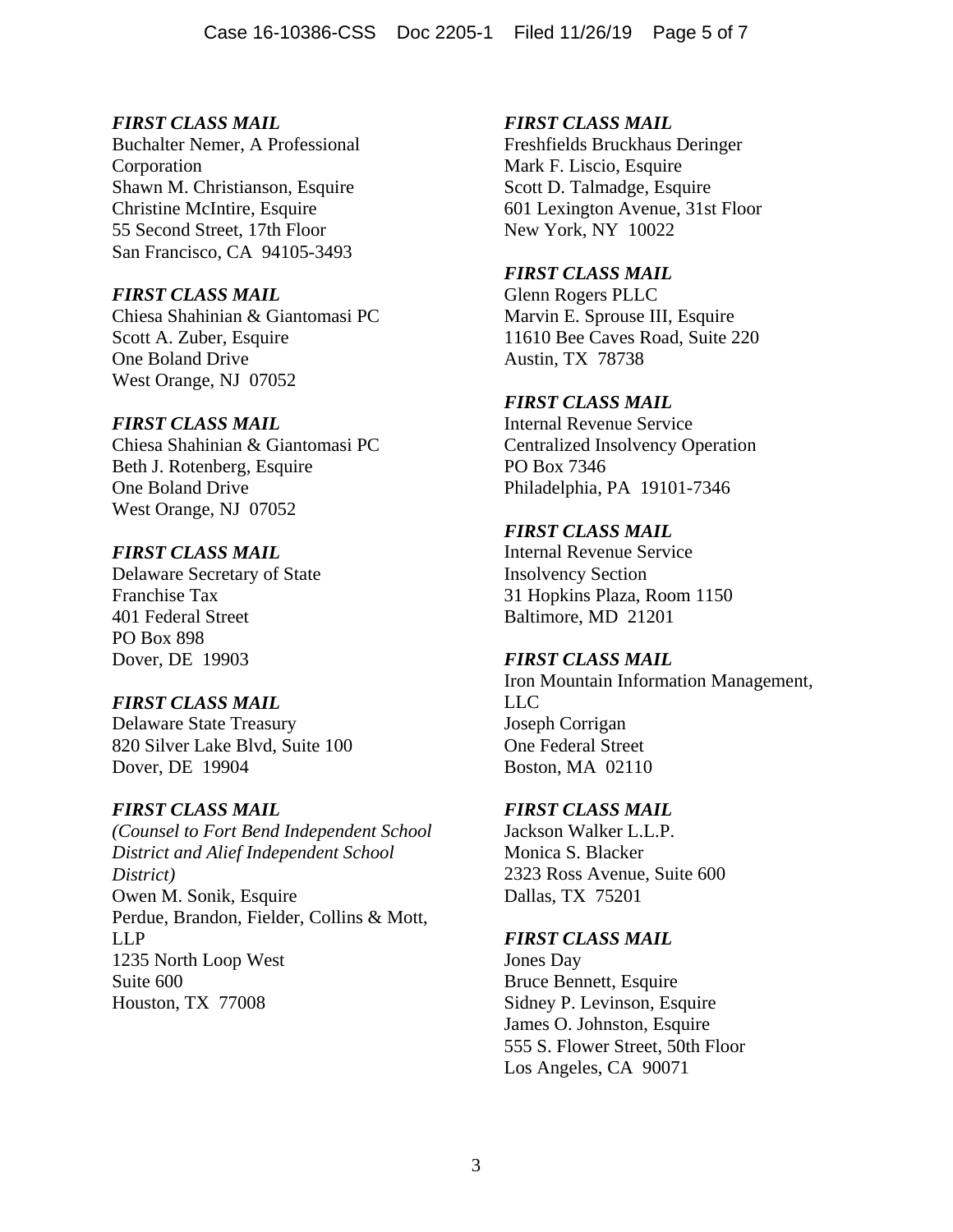# *FIRST CLASS MAIL*

Jones Day Geoffrey S. Stewart, Esquire 51 Louisiana Avenue, NW Washington, DC 20001

## *FIRST CLASS MAIL*

Jones Day Jennifer L. Del Medico, Esquire Genna L. Ghaul, Esquire 250 Vesey Street New York, NY 10281

### *FIRST CLASS MAIL*

Katten Muchin Rosenman LLP Karen B. Dine, Esquire Jerry Hall, Esquire Rebecca Kinburn, Esquire 575 Madison Avenue New York, NY 10022-2585

## *FIRST CLASS MAIL*

Katten Muchin Rosenman LLP Jerry L. Hall, Esquire 2900 K Street NW North Tower, Suite 200 Washington, DC 20007-5118

# *FIRST CLASS MAIL*

Kay D. Brock, Esquire Assistant County Attorney PO Box 1748 Austin, TX 78767

### *FIRST CLASS MAIL*

Linebarger Goggan Blair & Sampson, LLP John P. Dillman, Esquire PO Box 3064 Houston, TX 77253-3064

# *FIRST CLASS MAIL*

Montgomery Barnett, LLP Stephen L. Williamson, Esquire Michael E. Landis, Esquire 3300 Energy Centre 1100 Poydras Street New Orleans, LA 70163

# *FIRST CLASS MAIL*

Morgan, Lewis & Bockius LLP Glenn E. Siegel, Esquire Joshua Dorchak, Esquire James O Moore, Esquire 101 Park Avenue New York, NY 10178-0060

## *FIRST CLASS MAIL*

Morgan, Lewis & Bockius LLP Crystal R. Axelrod 1000 Louisiana Street Suite 4000 Houston, TX 77002

### *FIRST CLASS MAIL*

Paul, Weiss, Rifkind, Wharton & Garrison LLP Andrew N. Rosenberg, Esquire Brian S. Hermann, Esquire Samuel E. Lovett, Esquire Oksana Lashko, Esquire Kellie A. Cairns, Esquire 1285 Avenue of the Americas New York, NY 10019

### *FIRST CLASS MAIL*

Ricoh USA Inc Recovery & Bankruptcy Group 3920 Arkwright Road Suite 400 Macon, GA 31210

# *FIRST CLASS MAIL*

Riverside Claims LLC PO Box 626 Planetarium Station New York, NY 10024